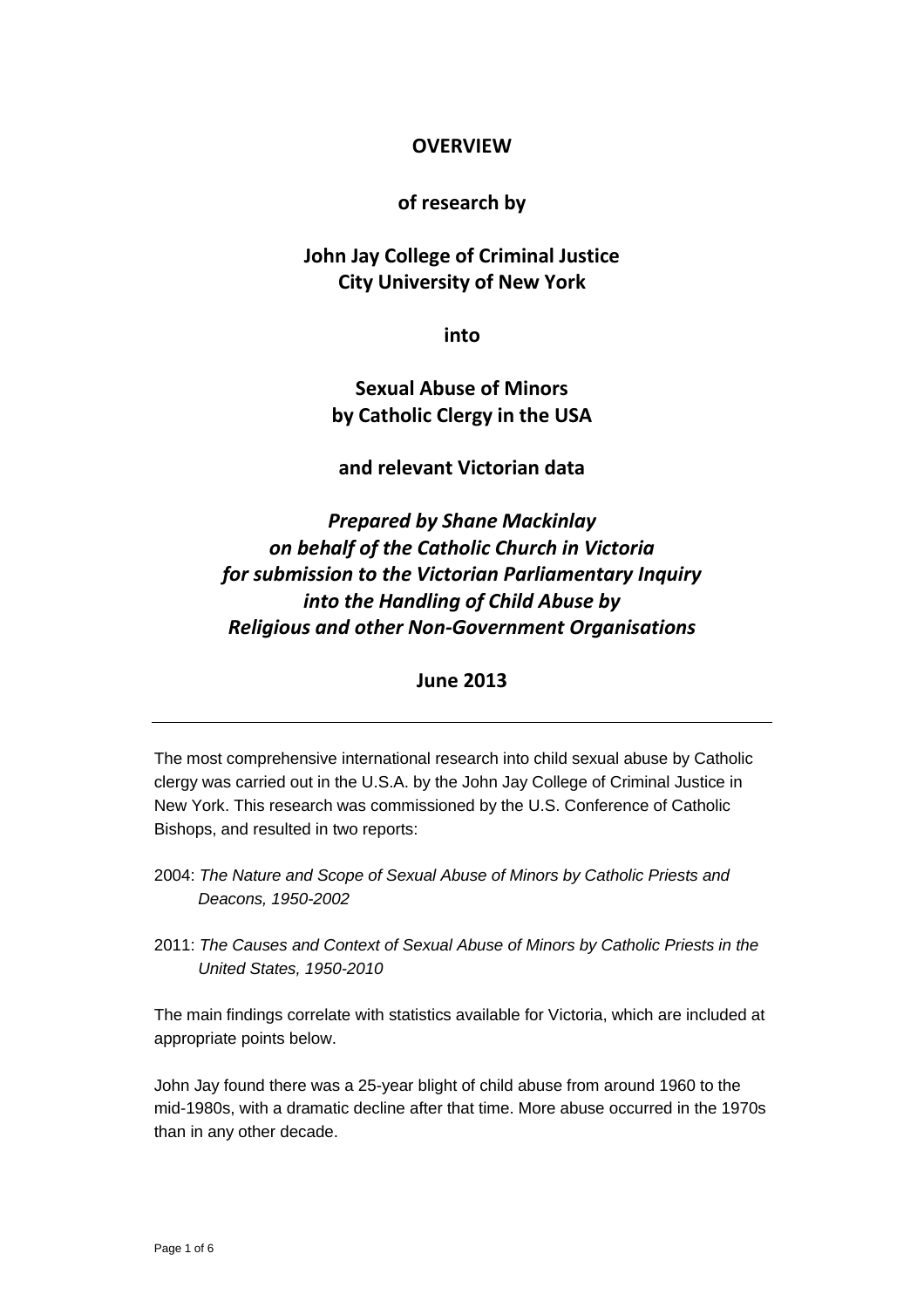

*John Jay College,* Causes and Context*, Figure 1.1 Incidents of sexual abuse by U.S. Catholic priests, by year of occurrence, 1950–2002<sup>1</sup>*

Although there is commonly a delay in reporting child sexual abuse, cases reported in the last ten years fit this same distribution. They continue to be clustered around the 1970s peak, as is the case in Victoria. The researchers concluded that the decline in reported cases after 1990 therefore reflects an actual decline rather than just a delay in reporting.



*Number of victims of criminal abuse against children in Victoria, upheld by the* Melbourne Response *or* Towards Healing*, by decade of incidence<sup>2</sup>*

 $\ddot{\phantom{a}}$ 

<sup>1</sup> *Causes and Context, 8.*

<sup>2</sup> Data from *Facing the Truth*, appendix 3.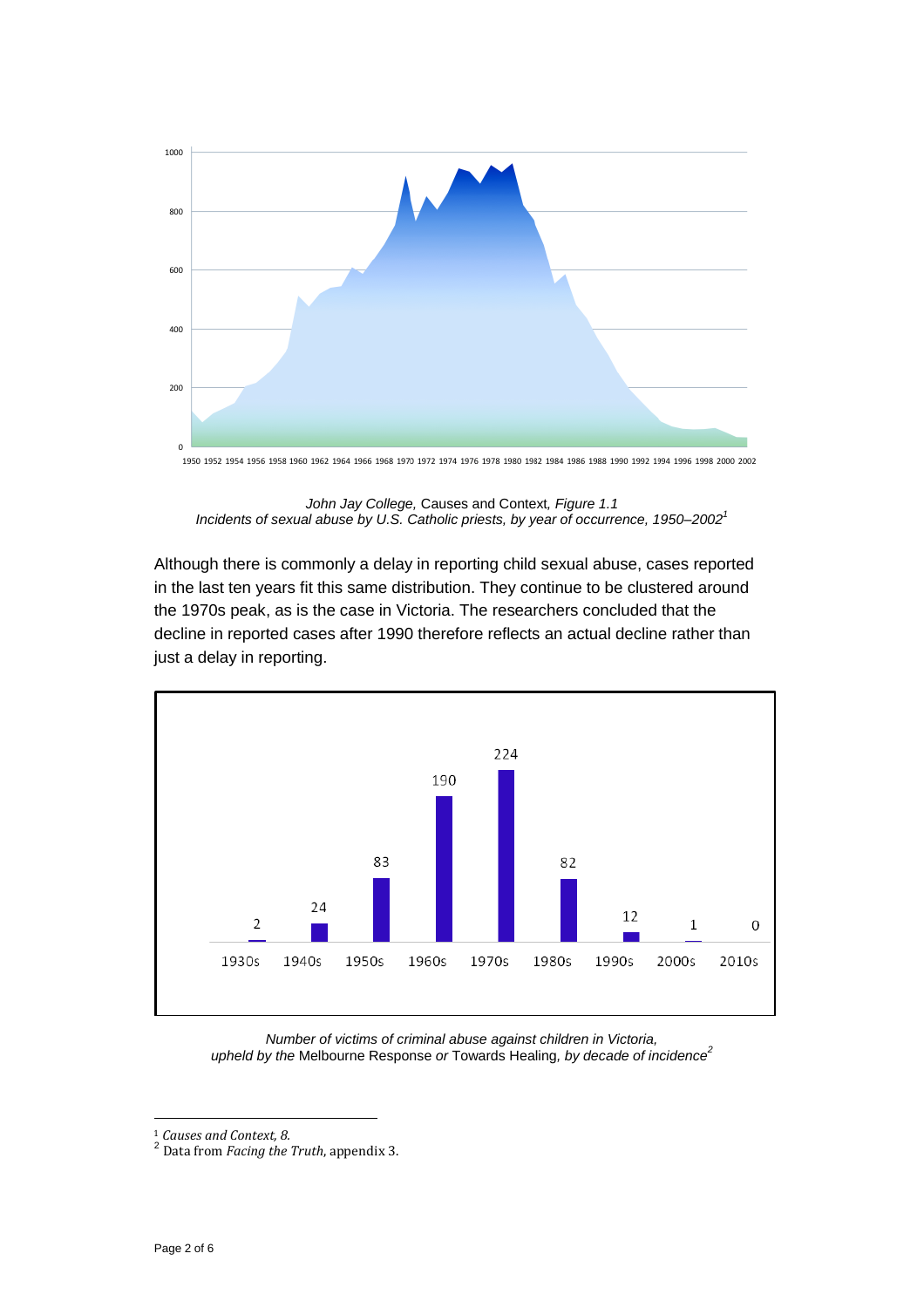The research also found that four percent of all priests active in the United States between 1950 and 2002 had allegations of abuse made against them.

However, this figure is much lower for priests ordained in the last thirty years, who account for only 10.7% of all abuse allegations in the study. Just under half of the abuse allegations relate to priests ordained in the twenty years between 1950 and 1970. This is consistent with Victoria, where just over half of the diocesan priests who committed abuse were ordained in this same period.



*Percentage of offenders ordained in each decade<sup>3</sup>*

Similar to the United States, almost all the reported abuse in Australia occurred before 1990, though the bulk of the reports were made after that time.

The researchers point out that because no organisation has undertaken a similar study, "it is impossible to accurately compare the rate of sexual abuse within the Catholic Church to rates of abuse in other organisations."<sup>4</sup>

This data raises two critical questions:

- 1. What caused the sudden rise in child abuse by Catholic clergy in the 1960s, and its equally sudden decline in the late 1980s?
- 2. Why is the rate of offending particularly high amongst priests ordained between 1950 and 1970?

 $\ddot{\phantom{a}}$ 

<sup>3</sup> U.S. data is from *Nature and Scope*, Table 3.3.2, page 41.

<sup>4</sup> *Causes and Context*, 17.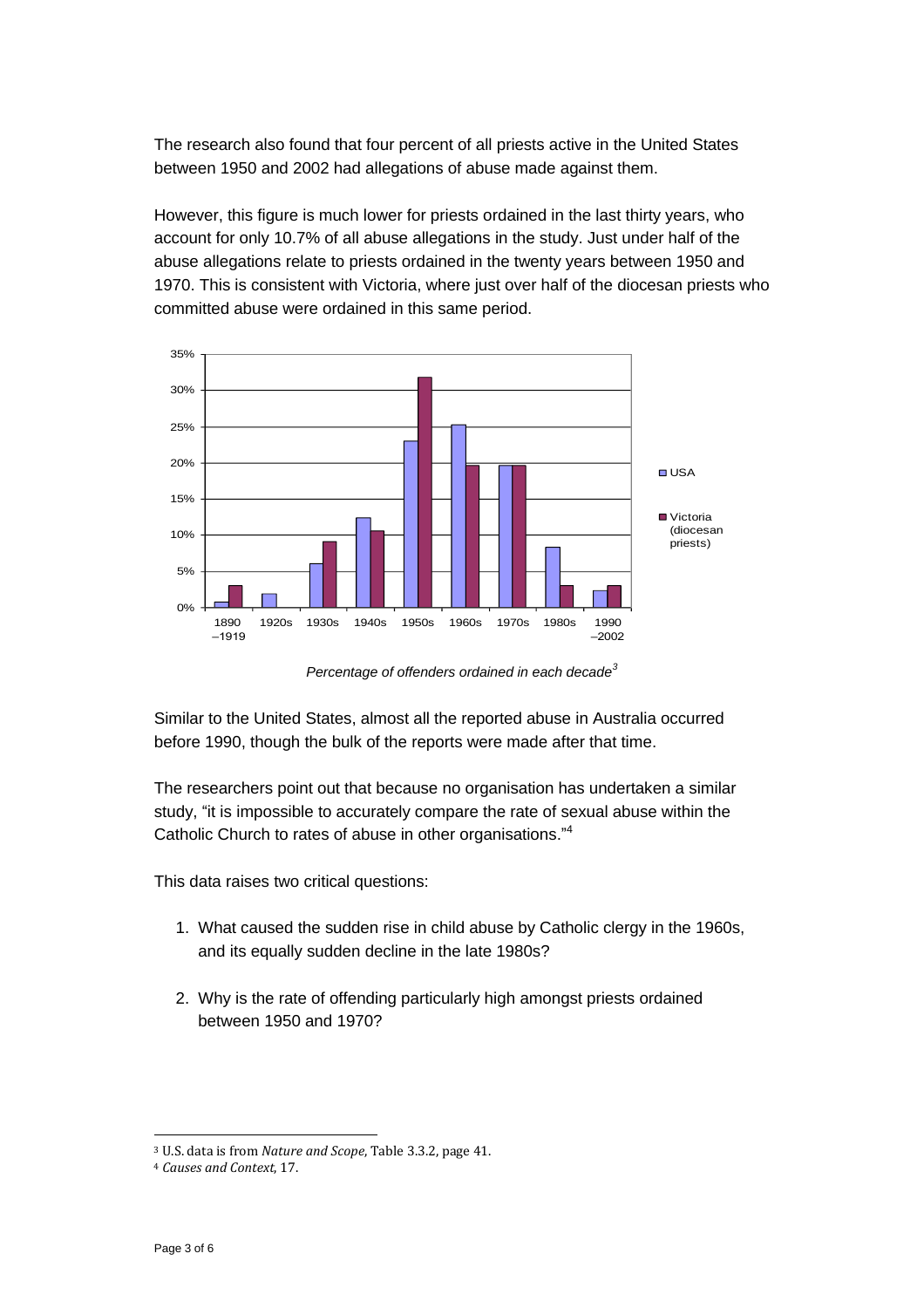#### *Causes*

The research identifies "no single 'cause'<sup>15</sup> of the sexual abuse, but rather proposes a number of contributing factors.

Importantly, treatment data shows that priests who identified as homosexual were not significantly more likely to sexually abuse minors than priests who identified as heterosexual.

Also, the researchers concluded that because "an exclusively male priesthood and the commitment to celibate chastity, were invariant during the increase, peak, and decrease in abuse incidents  $\ldots$  [they] are not causes" of the blight.<sup>6</sup>

They found that priests who abused children had "vulnerabilities, intimacy deficits, and an absence of close personal relationships before and during seminary.<sup>"7</sup> Up to 1970, priests generally had few support structures such as spiritual direction, and psychological and professional counselling. By contrast, since the 1970s, there has been increasingly rigorous psychological testing, assessment and discernment of candidates for the priesthood, both in the U.S. and in Victoria.

The research found that the organisational, psychological, and situational factors affecting priests ordained prior to 1970 are a major influence on their high rate of offending. They were poorly trained in the human maturity, self-understanding, and relationship skills that they needed when they encountered the "social and cultural changes in the 1960s and 1970s" that included an increase in permissive behaviour, both "in the general society and also among priests of the Catholic Church in the United States."<sup>8</sup>

The researchers also found that "men who were sexually abused themselves when they were minors were significantly more likely to commit acts of abuse than those who were not abused."<sup>9</sup>

In summary, priests ordained prior to the 1970s were more likely to suffer from personal vulnerabilities, emotional deficits and social isolation, which were exacerbated by the cultural changes beginning in the late-1950s, such as reduced social restrictions on individual behaviour, sexual liberation, and greater tolerance for permissive behaviour. This was especially true for those who had themselves been abused as children.

 $\overline{a}$ 

<sup>5</sup> *Causes and Context*, 2.

<sup>6</sup> *Causes and Context*, 3.

<sup>7</sup> *Causes and Context*, 5.

<sup>8</sup> *Causes and Context*, 2.

<sup>9</sup> *Causes and Context*, 4.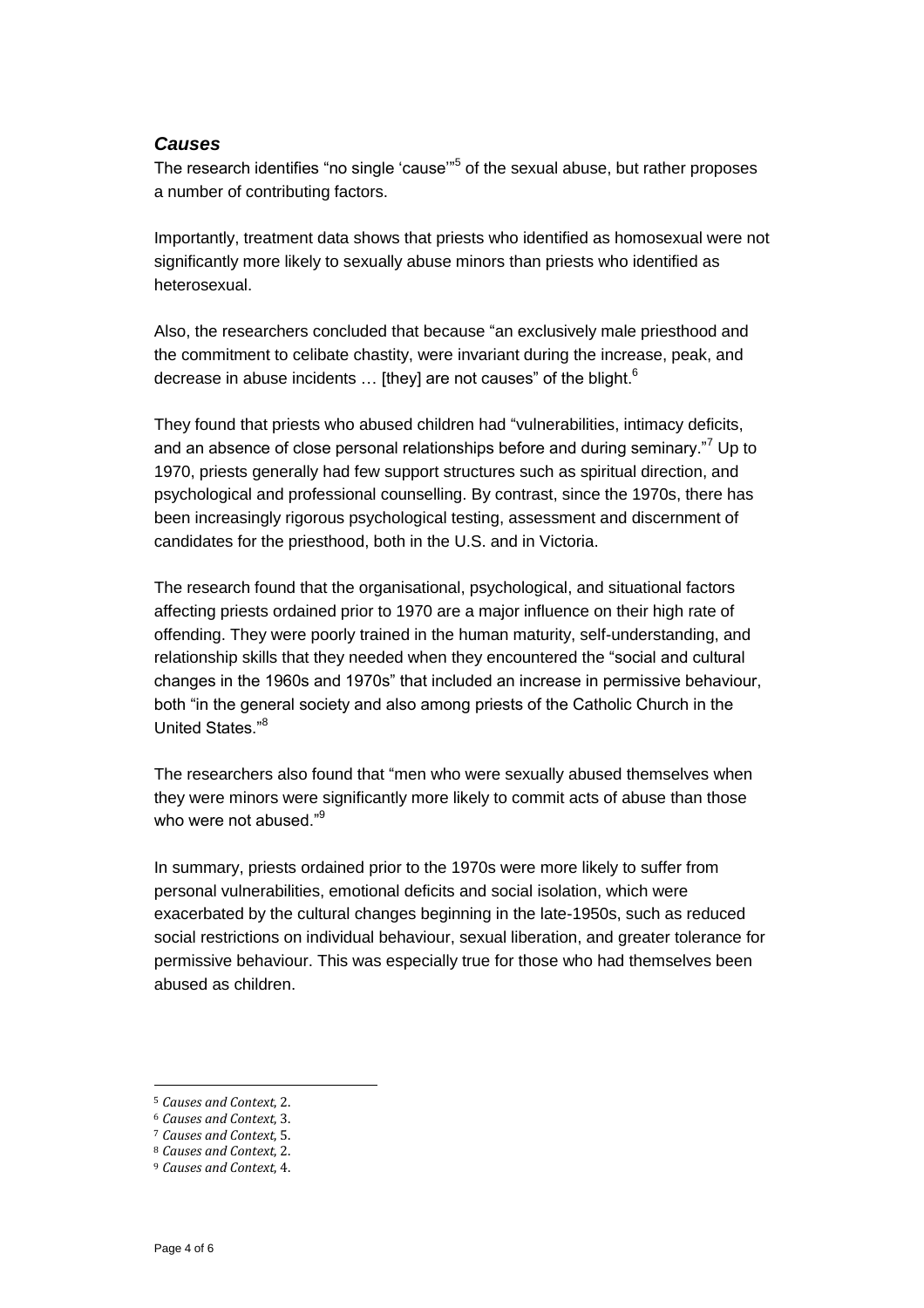# *Church contribution to decline in abuse*

Reasons for the decline in abuse seem clearer, with John Jay finding that "factors specific to the Catholic Church contributed to the decline in the mid-1980s."<sup>10</sup>

In both Australia and the U.S., bishops and religious orders started to take action in the 1980s, as victims began coming forward and awareness grew of child sexual abuse by priests, religious and lay people.

By the 1990s, Australian church leaders had introduced changes to seminary formation of priests, better screening of candidates, codes of conduct, and programs to raise awareness of the issue, as well as systematic processes with independent investigation of complaints: the *Melbourne Response* (1996) and *Towards Healing* (1997).

## *Three Recommendations for Prevention Policies*

The Causes and Context report concludes with three recommendations for prevention policies:

# **1. Education**

Noting the "critical" importance of a human formation program in seminary education, the report recommends that there be a mandatory curriculum for seminary faculty, and that there be increased funding and commitment for structured ongoing formation after ordination: "A clear delineation of behavioral expectations appropriate to a life of celibacy must be part of formation goals during seminary education and also throughout priests' time in ministry."<sup>11</sup>

## **2. Situational Prevention Models**

Because tools such as codes of conduct have the effect of educating potential victims, potential abusers and the general community about abuse, the report recommends these codes as making it more difficult for opportunities for abuse to arise and more likely that offenders will be detected.

## **3. Oversight and Accountability**

The researchers recognise the organisational changes the Catholic Church has made in the last two decades, but points out the challenges of embedding these changes in a culture. The report therefore recommends "continued transparency and

 $\ddot{\phantom{a}}$ <sup>10</sup> *Causes and Context*, 2.

<sup>11</sup> *Causes and Context*, 120.